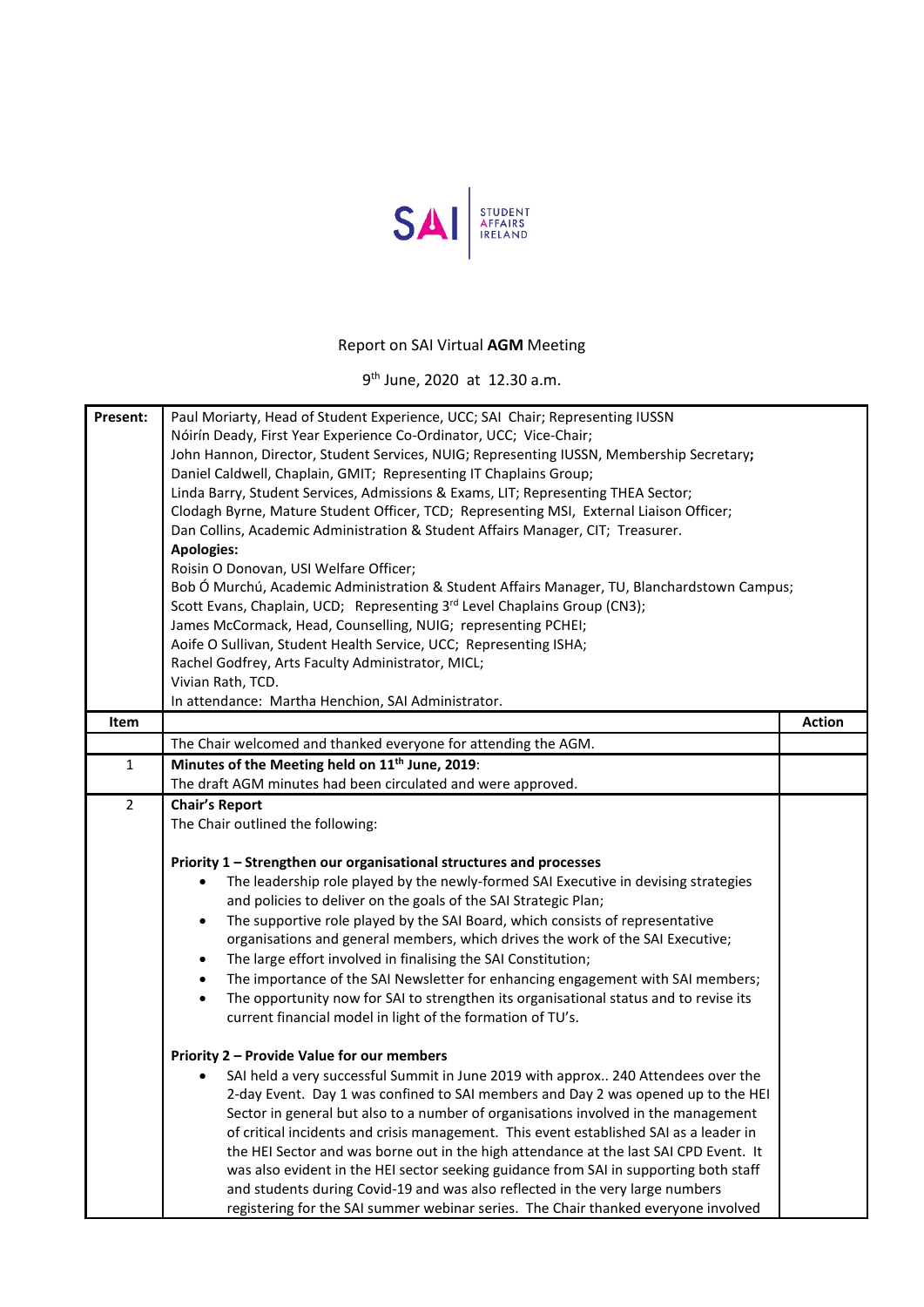|   | Constitution and payment of SAI membership fees and will present the June-December<br>2020 accounts at the next AGM.                                                                                                                                      |  |
|---|-----------------------------------------------------------------------------------------------------------------------------------------------------------------------------------------------------------------------------------------------------------|--|
|   | The Treasurer is happy to take any queries from members over the next few weeks and<br>$\bullet$<br>also to forward copies of the accounts if requested.<br>The Treasurer will move to 6-month accounts to align with Calendar Year, the SAI<br>$\bullet$ |  |
|   | cancellation of an SAI Event as a result of Covid-19; this can be used for a future event.<br>The Treasurer is also actively pursuing the payment of $\epsilon$ 2,000 with another organisation<br>$\bullet$<br>for an outstanding Summit 2019 item.      |  |
|   | SAI is in a steady financial position and the closing balance is currently approx €22,000.<br>SAI has a credit balance of $\epsilon$ 2,000 with the Radisson Blu Hotel, Cork, due to the<br>$\bullet$                                                     |  |
|   | A number of membership fees are still outstanding.                                                                                                                                                                                                        |  |
|   | Due to Covid-19, a number of Invoices have yet to be paid;                                                                                                                                                                                                |  |
| 4 | <b>Treasurer's Report</b>                                                                                                                                                                                                                                 |  |
|   | SAI membership continues to increase and there are now approx 710 members who<br>work with over 200,000 students across the HE sector.                                                                                                                    |  |
|   | events.                                                                                                                                                                                                                                                   |  |
|   | education. There were approx 56 attendees.<br>SAI also organised 3 summer webinars and very large numbers also registered for these                                                                                                                       |  |
|   | UCC - Mind me, Mind You: Nurturing ourselves and others for learning and life in higher                                                                                                                                                                   |  |
|   | 19.<br>SAI ran a very successful CPD Event in 2019 which was facilitated by Dr. Eithne Hunt,<br>$\bullet$                                                                                                                                                 |  |
|   | 6 Executive meetings took place as well as a number of special meetings during Covid-                                                                                                                                                                     |  |
|   | 3 Board meetings took place in the past year.                                                                                                                                                                                                             |  |
|   | The SAI Board consists of Representatives from a number of organisations, general<br>members and the HEI's.                                                                                                                                               |  |
|   | The Membership Secretary informed the members of the following:                                                                                                                                                                                           |  |
| 3 | <b>Membership Secretary's Report</b>                                                                                                                                                                                                                      |  |
|   | area that SAI could be more involved in and there is an opportunity now for the<br>creation of a Research SIG.                                                                                                                                            |  |
|   | everyone for their work with the SIGs and advised the members that research is an                                                                                                                                                                         |  |
|   | Finance SIG was also formed in response to the Covid-19 situation. The Chair thanked                                                                                                                                                                      |  |
|   | A number of SAI SIGS had been dormant and these were all re-energised in the past<br>$\bullet$<br>year and a number of new SIGs were also formed - an Accommodation SIG and a                                                                             |  |
|   | research into drug use among students across the HE sector.                                                                                                                                                                                               |  |
|   | SAI is currently represented on the Minister's Drug Task Force and is supporting                                                                                                                                                                          |  |
|   | Priority 4 - Advance best practice in the development of student services/student affairs<br>profession                                                                                                                                                   |  |
|   | and the Chair thanked ND for her work to date on a submission for this.                                                                                                                                                                                   |  |
|   | SAI has now submitted a bid to host the next NASPA Student Affairs Global Summit                                                                                                                                                                          |  |
|   | Clodagh Byrne continues to be actively engaged with the SAI/NASPA Exchange<br>Programme.                                                                                                                                                                  |  |
|   | been very active of late.                                                                                                                                                                                                                                 |  |
|   | SAI is in regular contact with AMOSSHE and the Chair has attended a number of all-<br>$\bullet$<br>Ireland meetings during Covid-19, is Vice-President of ECStA, although ECSta has not                                                                   |  |
|   | profile has been raised in the past year.                                                                                                                                                                                                                 |  |
|   | SAI was consulted by DES prior to Budget 2020 regarding the setting aside of €2m for<br>$\bullet$<br>student mental health. All of this showcases the space SAI now occupies and how its                                                                  |  |
|   | matters and also with the HEA/DES.                                                                                                                                                                                                                        |  |
|   | SAI was officially launched by Minister Mitchell-O'Connor in 2019 at the SAI Summit<br>and SAI continues to have regular communications with the Minister on relevant                                                                                     |  |
|   | <b>Priority 3 - Raise Organisational Profile</b>                                                                                                                                                                                                          |  |
|   |                                                                                                                                                                                                                                                           |  |
|   | and the plan is to increase the number of resources on this to support SAI members.<br>There is an opportunity also to develop bespoke modules for SAI Professionals.                                                                                     |  |
|   | ahead to ensure members are fully connected to SAI. Likewise with the SAI website,                                                                                                                                                                        |  |
|   | to respond in a crisis situation.<br>SAI will continue with the issue of its newsletter and hopes to build on this in the year                                                                                                                            |  |
|   | in ensuring the success of the webinar series which showcase SAI's agility and ability                                                                                                                                                                    |  |